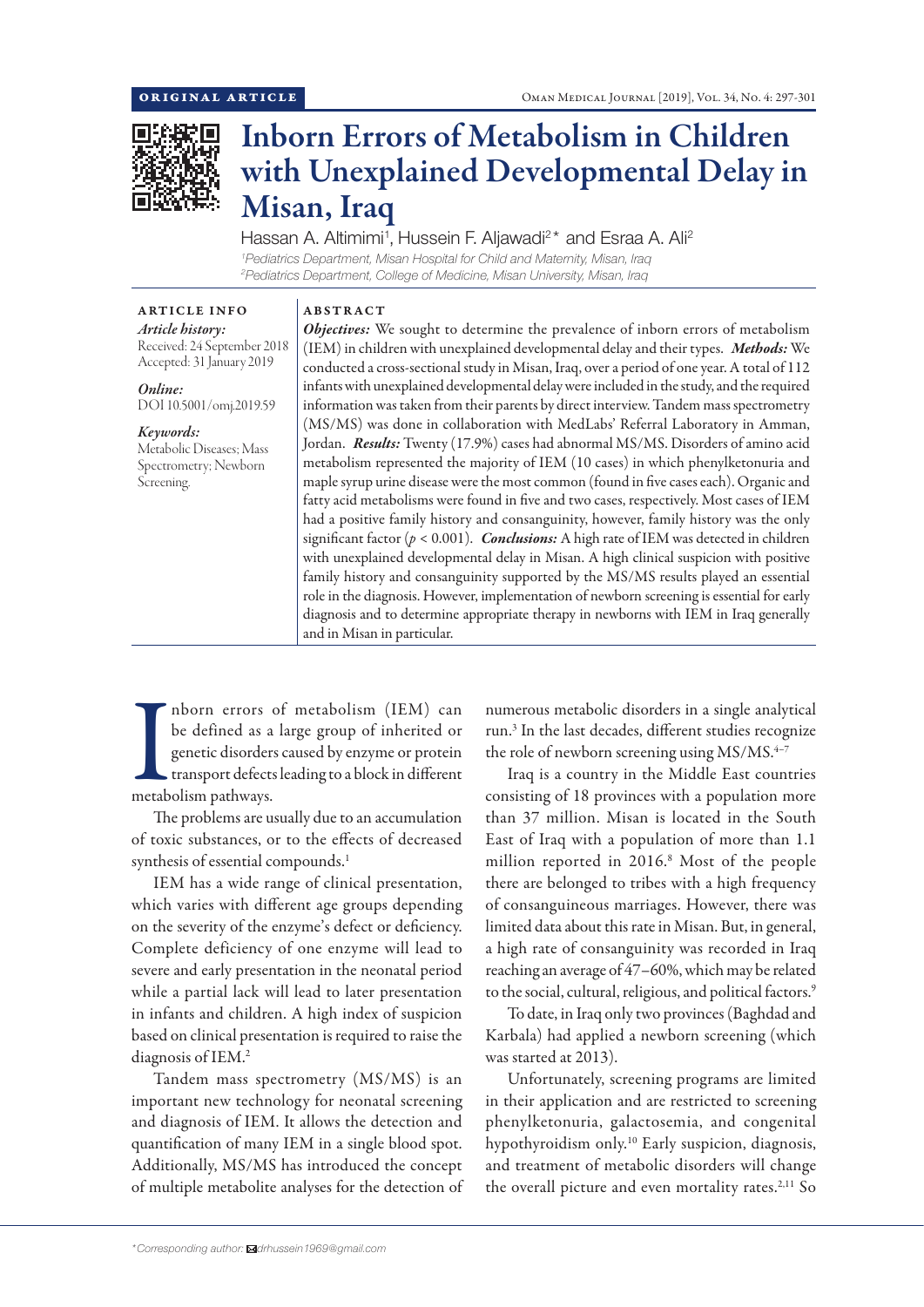some patients may have a normal life, and in others the irreversible brain damage and neurological disabilities can be avoided if early treatment is initiated.2,12

For these reasons, our study sought to estimate the prevalence and type of IEM in children with unexplained developmental delay and to highlight the importance of early diagnosis and treatment in this group to avoid these consequences.

### METHODS

A cross-sectional study with analytical elements was carried out in Misan Hospital for Child and Maternity in Misan province over one year (from 1 April 2017 to 1 April 2018). A total of 112 children with unexplained developmental delay were included in this study whether attending Misan Hospital for Child and Maternity or a private clinic as outpatient visitors or inpatient admissions to the pediatrics ward.

We included children between the ages of one month and eight years old with significant developmental delays. Specifically, children with delays in language or speech, cognitive, motor, and/ or social development.

The data were collected through face-to-face interviews with the parents. The questionnaire included the patient's full name, age (date of birth), gender, consanguinity, and family history (of the same condition, unexplained death, unexplained neurodevelopmental delay, or genetic disease). In addition, the results of computed tomography (CT) scan of the brain were recorded (the presence of brain atrophy or other abnormalities). Moreover, other data were needed for MedLabs' Referral Laboratory, which included the mother's name, patient's weight, gestational period (weeks), twin, and mode of delivery (normal or cesarean section). A detailed clinical evaluation and laboratory investigations including full blood counts, blood films, blood glucose, renal function tests, serum electrolyte, and liver function tests were already performed. Some investigations like blood gas analysis, serum lactate, and serum ammonia were not available, and other further investigations were difficult to perform.

Exclusion criteria includes patients with normal development, neonates, and any cases without parental consent to be involved in this study and those who did not complete the screen.



Figure 1: Classification of cases according to the results of tandem mass spectrometry (MS/MS).

The results of MS/MS were obtained in collaboration with MedLabs' Referral Laboratory in Amman, Jordan.

Blood sample collection was done via heel prick. The first drop of blood would be discarded then the next blood drops would be applied to the center of the circles of the filter paper, making sure that each drop would permeate through the back of the filter paper. All the four rings were filled. The filter papers were then shipped to MedLabs' Referral Laboratory for performing MS/MS.

The review of the study protocol was done after obtaining ethical approval and permission from the Ministry of Higher Education, Misan College of Medicine, Misan Directorate of Health and Misan Hospital for Child and Maternity to conduct the study. Informed written consent was obtained from all parents.

The data analysis was carried out using SPSS Statistics (SPSS Inc. Released 2009. PASW Statistics for Windows, Version 18.0. Chicago: SPSS Inc.). The chi-square test was applied to meet the Cochran's criteria to test the association between the different study variables (gender, family history, and CT scan of brain), while Fisher's exact test was used for variables that did not meet Cochran's criteria (consanguinity), and for the median age and range, the Mann-Whitney U test was used. Statistical significance (*p*-value) was calculated for each variable independently and considered significant when the value was equal to or less than 0.050.



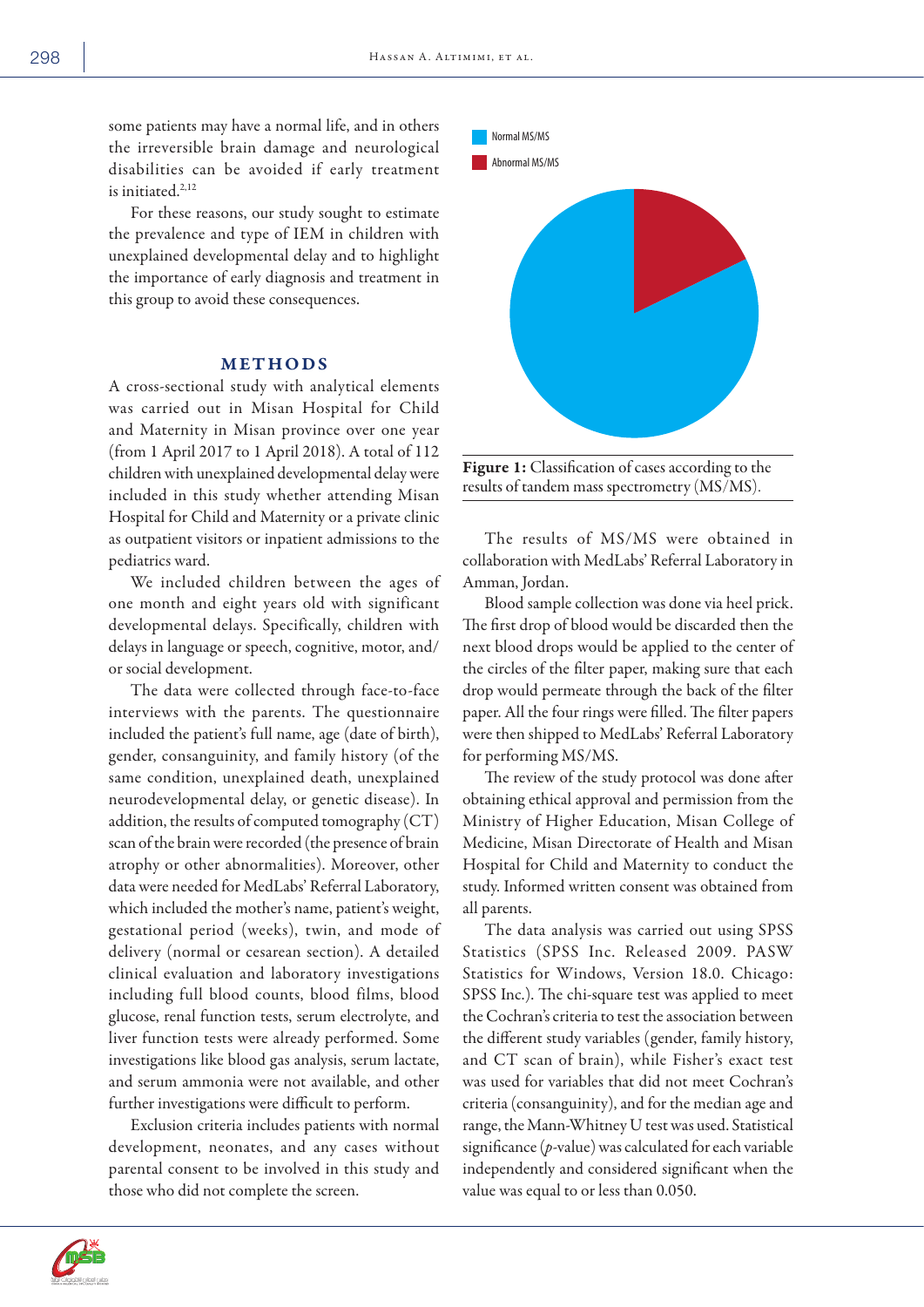#### RESULTS

Total cases were categorized into two groups according to the results of MS/MS; there were 20 cases with abnormal MS/MS, while the remaining cases had normal MS/MS [Figure 1].

The types of IEM were demonstrated according to the results of MS/MS:

- Half of abnormal MS/MS were amino acid metabolic disorders (10/20); five cases had phenylketonuria and five had maple syrup urine disease.
- Disorders of organic acid metabolism were about 25% of the abnormal MS/MS in which glutaric acidemia and propionic academia were the most prevalent types.
- Disorders of fatty acid metabolism: two cases had a carnitine uptake defect.
- Finally, other disorders detected by MS/MS were congenital adrenal hyperplasia, galactosemia, and cystic fibrosis [Table 1].

In studying the association between disorders of IEM (abnormal MS/MS results) and some risk factors; the median age was 22 months while the gender association showed approximately the same number. Most cases of IEM had a positive history of consanguinity, as well as a family history. Statistically, only the family history showed a highly significant relationship with IEM ( $p < 0.001$ ) while the other risk factors such as age, gender, and consanguinity had no significant association [Table 2].

Table 1: Types of inborn errors of metabolic disorders according to the results of tandem mass spectrometry.

| Type of disorder                  | <b>Number</b>  |
|-----------------------------------|----------------|
| Amino acid metabolism             | 10             |
| Phenylketonuria                   | 5              |
| Maple syrup urine disease         | 5              |
| Organic acid metabolism           | 5              |
| Glutaric acidemia                 | 2              |
| Propionic academia                | $\mathfrak{D}$ |
| Others                            | 1              |
| <b>Fatty acid metabolism</b>      | 2              |
| Carnitine uptake defect           | $\mathfrak{D}$ |
| Other disorders                   | 3              |
| Congenital adrenal<br>hyperplasia | 1              |
| Galactosemia                      | 1              |
| Cystic fibrosis                   | 1              |
| Total                             | 20             |

|                                              | <b>Table 2:</b> Relationship between some risk factors |
|----------------------------------------------|--------------------------------------------------------|
| and the results of tandem mass spectrometry. |                                                        |

| <b>Risk factors</b>            | Normal<br>MS/MS | Abnormal<br>MS/MS | $p$ -value   |
|--------------------------------|-----------------|-------------------|--------------|
| Age, median<br>(range), months | $18(2-72)$      | $22(2-90)$        | $0.630*$     |
| Gender                         |                 |                   | $0.500**$    |
| Male                           | 57              | 11                |              |
| Female                         | 35              | 9                 |              |
| Consanguinity                  |                 |                   |              |
| Positive                       | 69              | 17                | $0.300***$   |
| Negative                       | 23              | 3                 |              |
| <b>Family history</b>          |                 |                   |              |
| Positive                       | 44              | 18                | $< 0.001$ ** |
| Negative                       | 48              | 2                 |              |
| <b>Brain CT</b>                |                 |                   |              |
| Abnormal                       | 44              | 8                 | $0.500**$    |
| Normal                         | 48              | 12                |              |

*\*Mann-Whitney U test; \*\*Chi-square test; \*\*\*Fisher's exact test; CT: computed tomography*

#### DISCUSSION

Disorders of IEM are considered an important cause of morbidity and mortality in children. A delay in diagnosis as well as failure to treat these metabolic disorders in the appropriate time will lead to more damaging effects including mental retardation, neuropsychological abnormalities, poor outcome, and increased risk of death.<sup>13</sup>

We found a high rate of IEM disorders in children with unexplained developmental delay. A consanguineous marriage would cause greater expression of autosomal recessive disorders,<sup>14</sup> and increased the prevalence of IEM disorders. The majority of IEM cases had positive consanguinity (17/20) and this can partially explain the high rate of IEM disorders in Misan despite the limited data on the consanguinity rate in Misan itself. The effect of consanguinity was supported by different studies in Baghdad,<sup>15,16</sup> Oman,<sup>17,18</sup> the UAE,<sup>19</sup> and Turkey.<sup>20</sup>

There are few studies of screening for IEM in patients with unexplained developmental delay. However, most of the studies emphasized that the screening for metabolic and genetic disorders of patients with unexplained developmental delay were needed as baseline investigations.21,22

Amino acid disorders followed by organic and fatty acid metabolism disorders were the most common in our study. A study from Baghdad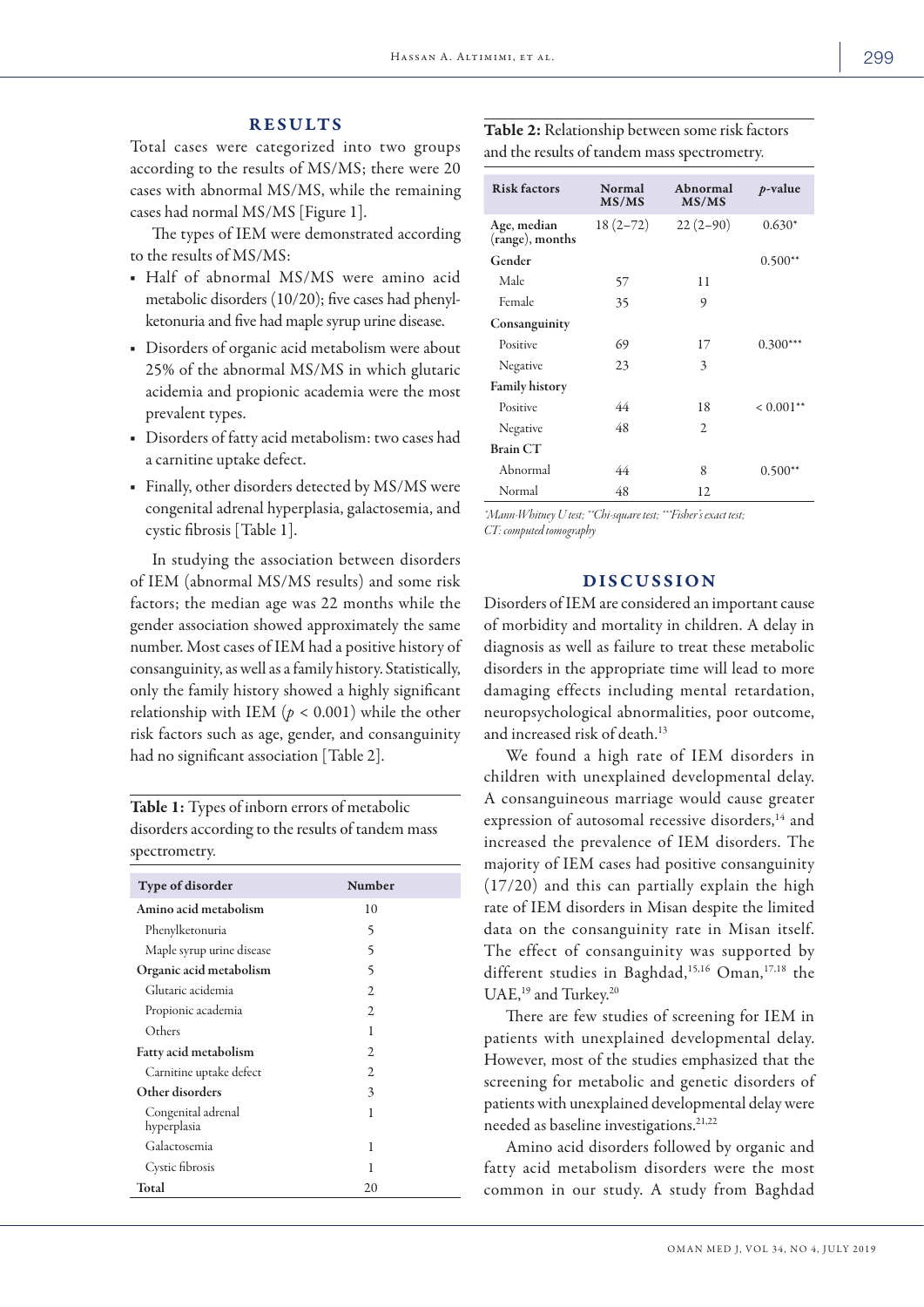revealed that the amino acid disorders were the most common type in newborn screening.15 In spite of the difference in the sample selection, amino acid disorders were still predominant in Iraq.

On the other hand, another study in Iran revealed that the incidence of organic academia was 42% and formed the first major type of IEM.23

These discrepancies in the sequence of IEM in comparison with other countries may be attributed to the differences among the population (race and ethnicity), the rate of consanguinity, screening criteria selection, and sample size.

Moreover, phenylketonuria and maple syrup urine diseases were the most frequent amino acid metabolic disorders with an equal detection rate for each. These results were higher than that of Baghdad for both.<sup>15</sup>

Males and females are affected equally because almost all types of IEM are inherited as autosomal recessive traits and this was in agreement with a previous study in which males were nearly equal to females (11:9).2

Our study showed a considerable number of IEM cases with abnormal findings in the brain CT scan at the time of diagnosis. Moreover, neuroimaging studies are of importance in the primary evaluation and diagnosis of IEM, estimating the severity of brain injury, and in providing baseline data to evaluate the efficacy of treatment.<sup>24</sup>

Furthermore, the family history in this study was of significant importance in the screening for IEM, which was consistent with other studies in Baghdad<sup>15,16</sup> and Oman.<sup>17,18</sup>

The MS/MS is regarded as a single vital test using the same blood drop searching for different biochemical markers to screen for different IEM disorders.3,6 Meanwhile, this screening is not implemented in Misan in spite of having a high prevalence of IEM.

In Oman, it was reported that the MS/MS screening would be more feasible compared to the cost of caring for handicapped children.<sup>25</sup>

Before this study, IEM cases were not diagnosed in Misan, thus this study highlights this group of cases. Therefore, newborn screening programs such as MS/MS must be implemented in Misan, expanding the number of IEM disorders screened. We did not report or analyze the exact clinical presentation of the patients or any initial laboratory investigations, which is a limitation of this study. Further research, including these details, should be taken into consideration in the future. Additionally, there was a lack of facilities to perform MS/MS in our country, so these tests were directed to MedLabs' Referral Laboratory in Amman, hence, no detailed information was obtained about their procedure.

## **CONCLUSION**

A high rate of IEM were detected in children with unexplained developmental delay in Misan. A high clinical suspicion with a positive family history and consanguinity supported by MS/MS played an essential role in diagnosis. Implementation of newborn screening is essential for early diagnosis and to determine appropriate therapy in newborns with IEM in Iraq and in Misan in particular.

#### *Disclosure*

The authors declared no conflicts of interest. No funding was received for this study. Abstract poster was presented in British Pediatric Neurology Association Annual Meeting in United Kingdom in January 2019.

#### references

- 1. Zhang C, Xu K, Dave UP, Wang Y, Matsumoto I. Inborn errors of metabolism discovered in Asian department of pediatrics and mental retardation research center. J Chromatogr B Biomed Sci Appl 2000 Sep;746(1):41-49.
- 2. Rezvani I, Rezvani GA. An approach to inborn errors of metabolism. In: Kliegman R, Stanton B, Geme JW, Schor NF, Behrman RE, editors. Nelson textbook of pediatrics. 20th ed. Philadelphia, Pennsylvania: Elsevier; 2016. p.634- 636.
- 3. Chace DH, Kalas TA, Naylor EW. Use of tandem mass spectrometry for multianalyte screening of dried blood specimens from newborns. Clin Chem 2003 Nov;49(11):1797-1817.
- 4. Therrell BL Jr, Lloyd-Puryear MA, Camp KM, Mann MY. Inborn errors of metabolism identified via newborn screening: Ten-year incidence data and costs of nutritional interventions for research agenda planning. Mol Genet Metab 2014 Sep-Oct;113(1-2):14-26.
- 5. Bodamer OA, Hoffmann GF, Lindner M. Expanded newborn screening in Europe 2007. J Inherit Metab Dis 2007 Aug;30(4):439-444.
- 6. Wilcken B, Haas M, Joy P, Wiley V, Bowling F, Carpenter K, et al. Expanded newborn screening: outcome in screened and unscreened patients at age 6 years. Pediatrics 2009 Aug;124(2):e241-e248.
- 7. Waisbren SE, Albers S, Amato S, Ampola M, Brewster TG, Demmer L, et al. Effect of expanded newborn screening for biochemical genetic disorders on child outcomes and parental stress. JAMA 2003 Nov;290(19):2564-2572.
- 8. Ministry of Health and Environment. Iraq. Annual Statistical Report 2016, Directorate General of Planning, Department of Information and Statistics, 2017.
- 9. COSIT (Central Organization for Statistics and Information Technology). Iraq Living Conditions Survey 2004: Analytical Report Volume II. Baghdad: Ministry of Planning and Development Cooperation; 2005.
- 10. USAID; Primary Health Care Project. National guideline